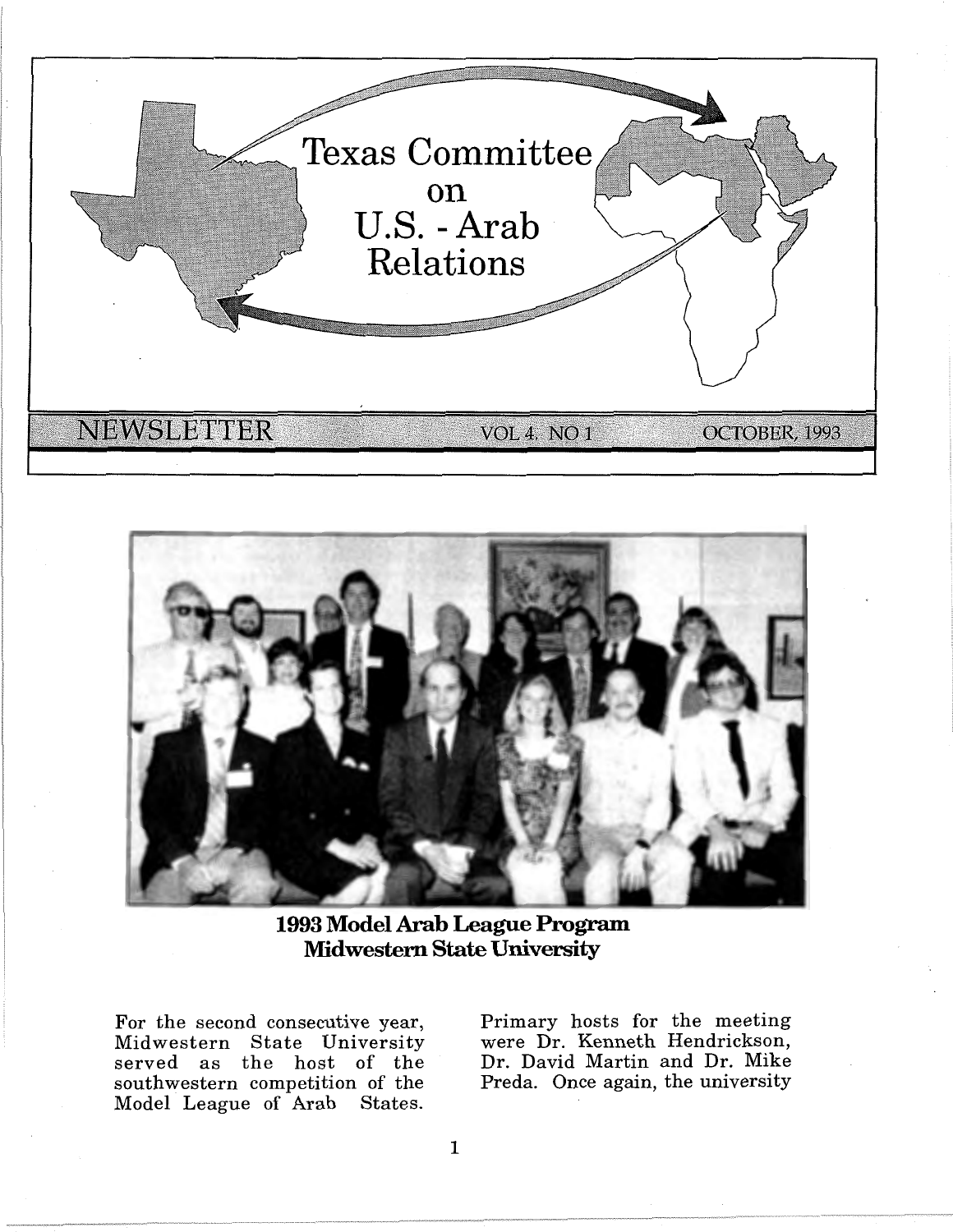provided superb facilities and services to the participants.

Dr. Abdallah Sbeih, of the Washington, D.C. office of the League of Arab States provided both opening remarks and the banquet lecture. Dr. Sbeih delivered a spirited analysis and commentary that was the topic of many after dinner conversations. His lecture provoked some very insightful thinking and · challenged the students to a higher plane of thinking regarding the Arab World.

During the competition, Dr. Sbeih served as a consultant, source of information and genial conversationalist with many of the participants. His presence was very much appreciated and we look forward to his visit again in 1994.



It was with great anticipation that I attended the final four Models of the 1993 season in my new capacity as the Model Arab League Program Coordinator. Even though my title is new, I am not a stranger to the leadership development program having participated in three of the West Coast Models, first as an undergraduate and then as a graduate student. I am therefore well acquainted with the importance of simulation in education and the needs of those involved. I observed that each Model is as individual as the region in which it is hosted.

Although similar in structure, the Models vary in organization experience, and all contain special features that make them unique

unto themselves.<br>The Sou Southwest Model League of Arab States, one of the nine simulations of the proceedings of the League of Arab States, stands as an example of what the National Council's leadership development program strives to achieve. The explicit organization and attention to every detail of the three-day simulation hosted by Midwestern State University in Wichita Falls, Texas, April 15-17, 1993, created an atmosphere in which both students and faculty were able to gain the most from the educational experience. Although I could describe all nine of the regional Models as successful, the Southwest Model is unique from the others in that the "team of three" -- Dr. Michael Preda, (Malone Fellow, 1990 Egypt/Iraq; 1993 Saudi Arabia/Qatar), Dr. Kenneth Hendrickson (Malone Fellow, 1989 Saudi Arabia/ Bahrain; 1990 Jordan/Israel/West Bank/Gaza; 1992 Syria/Kuwait), and Dr. David Martin (Malone Fellow, 1989 Saudi Arabia/ Bahrain) -- work together, sharing administrative responsibilities and preparing a minimum of two delegations.

I was pleased with the facility in which the Model took place. The opening session, all five committee sessions, the final summit, and the awards banquet took place in the same building. This allowed the students and faculty advisors to share resources with one another more readily. The accessibility also provided the delegations with the chance to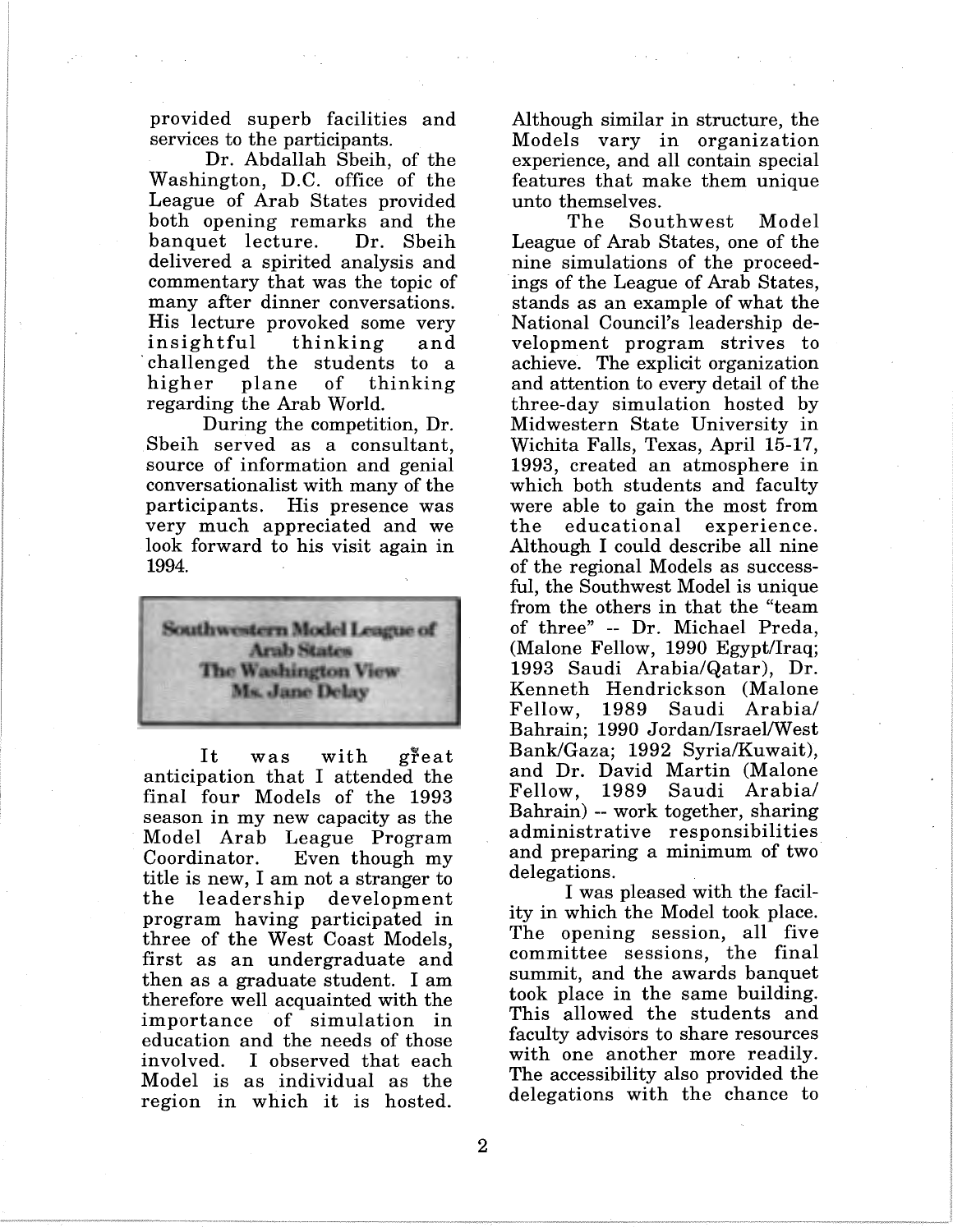support each other during breaks and caucuses. Finally, the faculty advisors were able to observe all of the committee session for greater lengths of time.<br>The order

organizers also scheduled social activities in addition to the structured program. These provided a relaxed atmosphere in which the<br>participants strengthened strengthened relationships formed earlier and continue informal caucusing. The result was cooperative effort in all of the committee sessions to produce higher quality resolutions. It further allowed them to discuss the role playing and share ideas on the perceived national interests of the countries they represented in the Model.

As with all of the Models,· an element of competition exists, and awards recognizing excellence in preparation, debate and representation were given to selected students and delegations at the closing banquet. This year, the students were responsible for selecting sixteen of their peers as "Outstanding Delegates" and fifteen to receive "Honorable Mention" awards.

Schools honored with **"Outstanding Delegation".** awards include:

•Midwestern State University for their representation of Syria

•St. Edward's University for their representation of Egypt; and

•Baylor University for their representation of Libya.

"Honorable Mentions" were awarded to Oklahoma Baptist University for their representations of Jordan and Palestine and to Southwestern University for their representation of the United Arab Emirates.

I am looking forward to attending the 1994 Southwest Model League of Arab States on April 14- 16, 1994 and to be hosted again by Midwestern State University in Wichita Falls, TX. It will be a pleasure to work with the new Secretary-General, Mr. Russell Rach, from Lamar University and the Assistant Secretary-General, Mr. Nate Williams, from Eastern New Mexico University.

For more information on the Model League of Arab States Program, please contact Ms. Jane M. Delay at the National Council on U.S.-Arab Relations at 1735 Eye<br>Street, NW, Suite 515,  $\rm Street$  , Washington, D.C. 20006. (202) 293- 0801.

#### 1. **Political Affairs**

| Hussein Ali Fawaz | Baylor           |
|-------------------|------------------|
| Peter Hassinger   | Southwestern     |
| Scott McKinlay    | St Edwards       |
| Uli Bauer         | Midwestern State |
| Honorable Mention |                  |
| Lonnie Smuth      | <b>Baylor</b>    |
| Chris Masingill   | Texas Wesleyan   |

#### **2. Cultural Affairs**

| Jenan Ghazal        | Midwestern State          |
|---------------------|---------------------------|
| Jennifer Jsetson    | Baylor                    |
| Chad E. Bell        | Oklahoma Baptist          |
| Honorable Mention   |                           |
| Sean Milligan       | Oklahoma Baptist          |
| Blanca M. Chow      | <b>Baylor</b>             |
| Helen Fortner       | St. Edward's              |
| 3. Economic Affairs |                           |
| Joachim Knop        | Midwestern State          |
| Sonny Miller        | Oklahoma Baptist          |
| Jamie Landon        | <b>Eastern New Mexico</b> |
| Honorable Mention   |                           |
| Heelay Jamil        | Midwestern State          |
| Mike Mullen         | Oklahoma Baptist          |
| Rob Lacy            | St Edward's               |
| Jawad Sarwane       | Southwestern State        |
|                     |                           |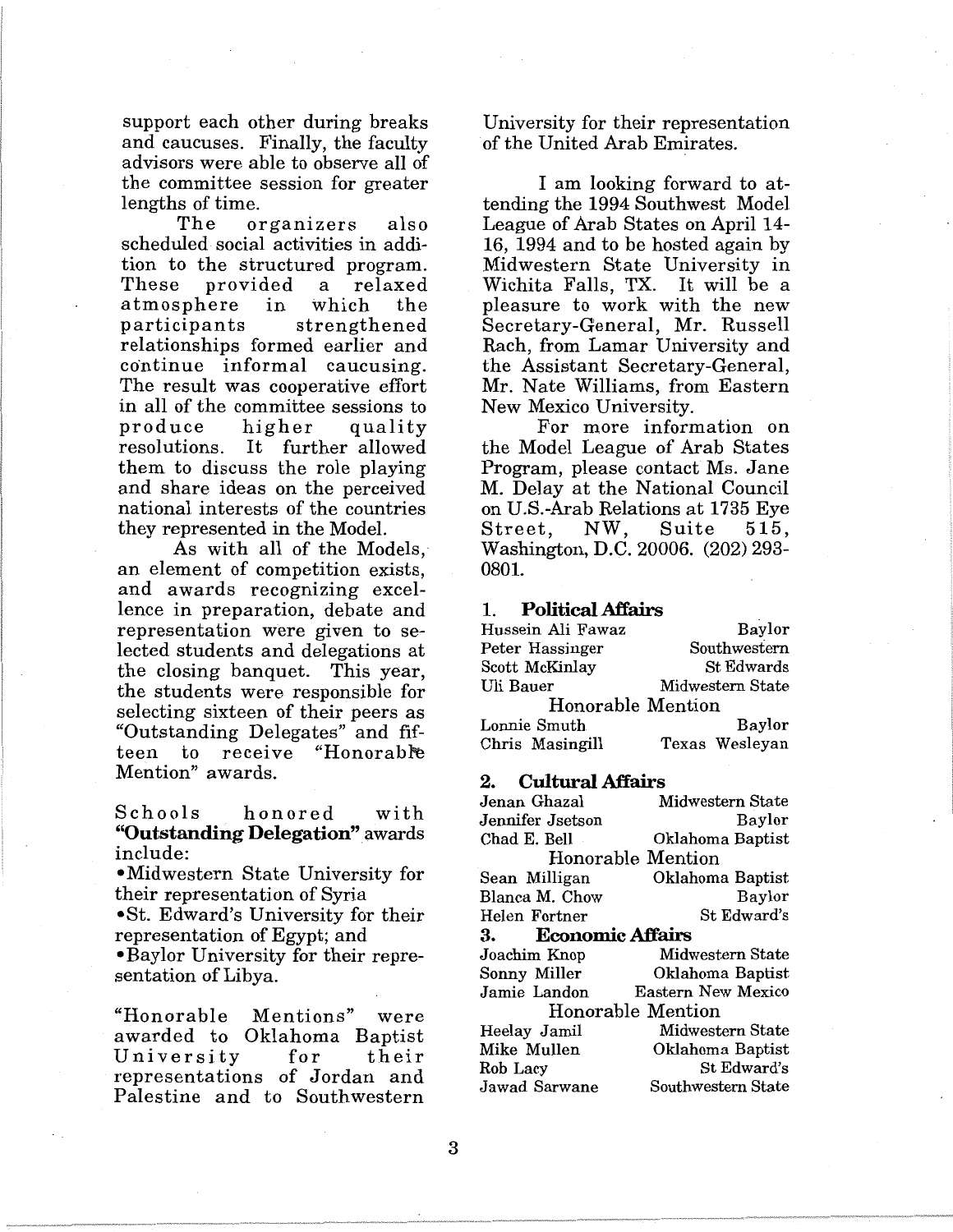**4. Palestine Affairs**  Oklahoma Baptist Lela Maxey<br>Gary Boyd Midwestern State Midwestern State Honorable Mention<br>Joey Ghaleb St. Joey Ghaleb St Edward's Southwest Texas State Suzanne MacDonogh Trinity<br>5. Social Affairs **5. Social Affairs**  Farhana Mahmoud Southwest State Matthew Hinthorn Southwest Texas State<br>Jenny Salan Midwestern State Midwestern State Honorable Mention Natalie A. Walrond Trinity Oklahoma Baptist St Edward's Nicale Berryman Steven McGlaun

# **f 1994**<br>**Model Arab League**

For the third consecutive year, the Southwestern Model Arab League competition is being held in Wichita Falls, Texas on the campus of Midwestern State The dates for the meeting are April 14-16, 1994. At the time that this newsletter went to press, there were still four countries available for a group of students to represent. For additional information, contact Dr. David Martin, Dr. Kenneth Hendrickson, or Dr. Mike Preda at 817-692-6611, (Fax: 817-692-4865).



**Dr. David Martin Mike Preda Kenneth Hendrickson**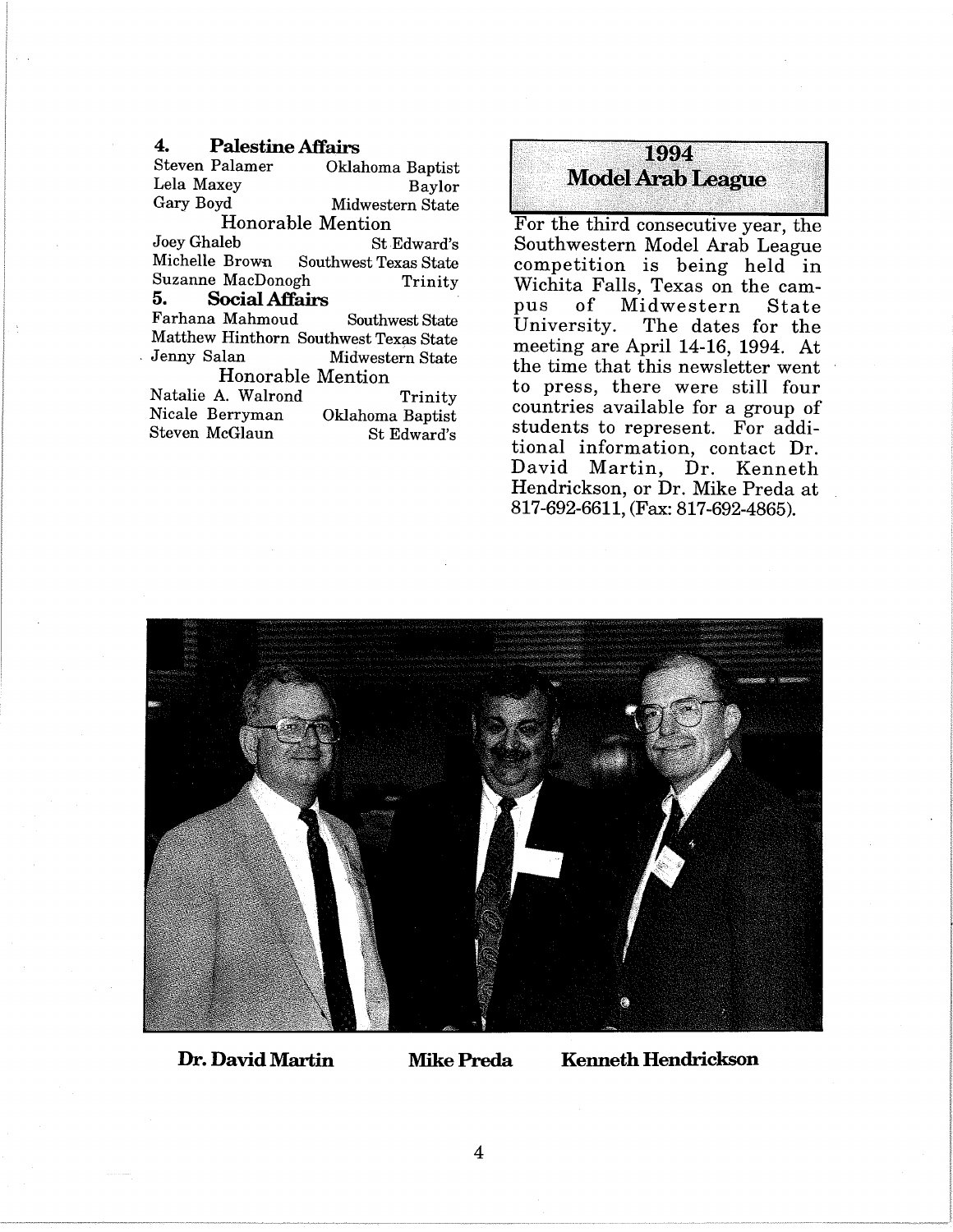## Southwest Model League of Arab States - 1993



Dr. Abdallah Sbeih



Student Caucus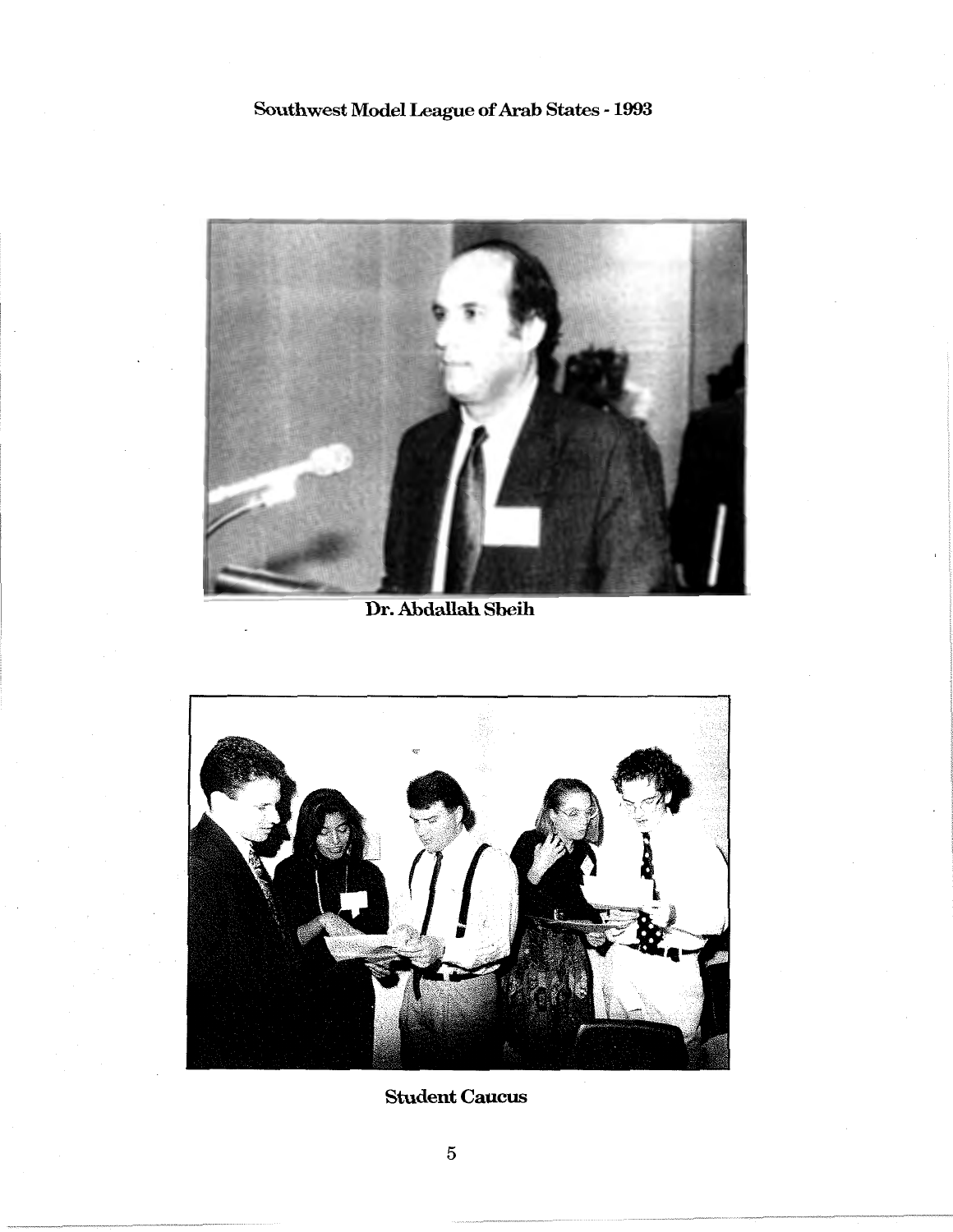

Awards Banquet



Discussion Session



Cultural Committee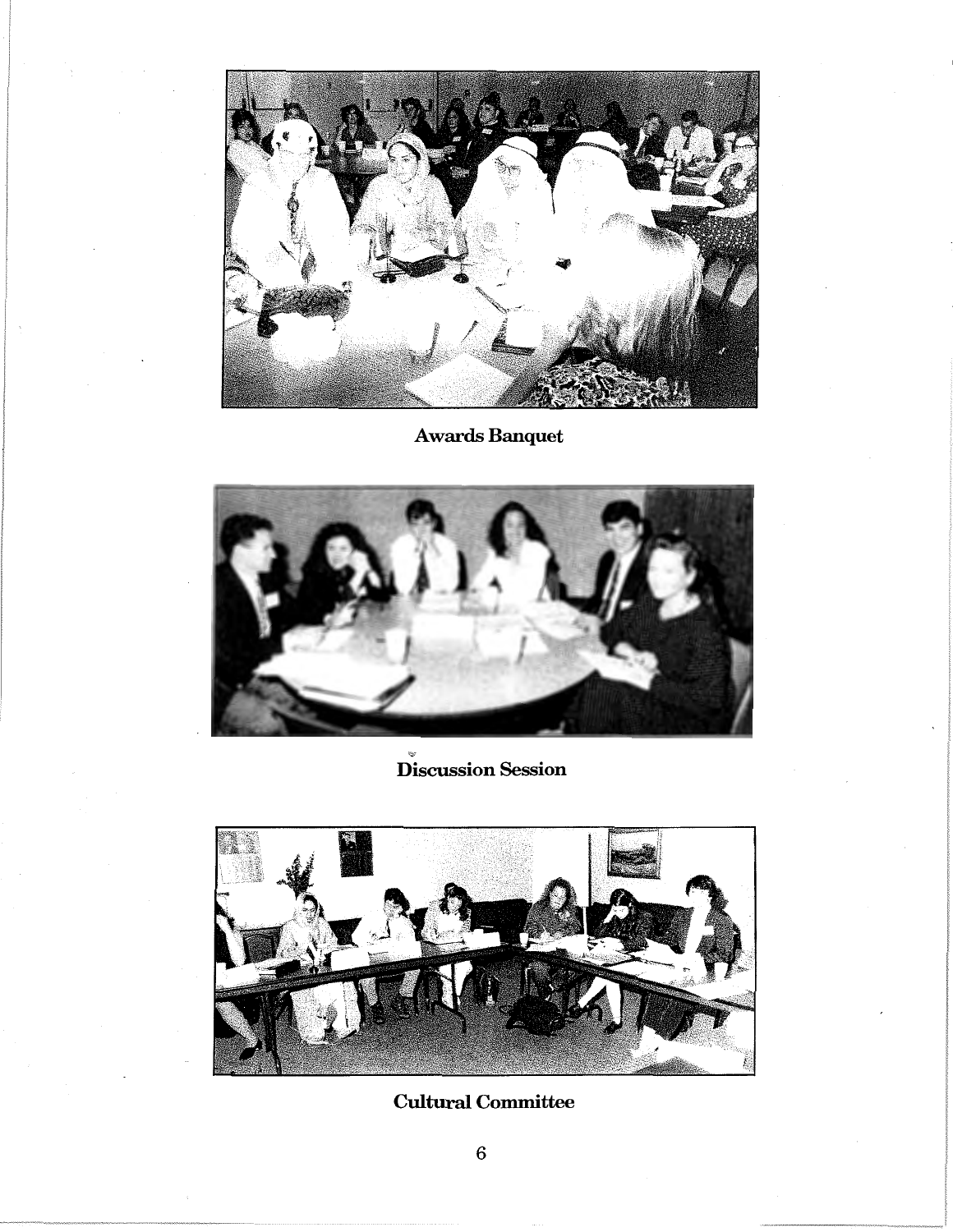

**Dr. Saif Abbas Abdallah** 



Dr. Saif Abbas Abdallah was a recent visitor in Texas where he lectured at both Trinity and Southwest Texas State University. Dr. Abdallah's experience in Washington, D.C. as well as his position in Kuwait gave him a unique background for addressing current and past relations between the United States and Kuwait.

At Southwest Texas State University he addressed a group of 400 students and faculty about America's role in the Gulf War and the repercussions of that conflict. Dr. Abdallah delivered a

message which held his audience spellbound and generated so many questions that the session had to be terminated before everyone had a chance to speak.

Later in the day, he was interviewed by the local press and TV channel and provided an excellent in-depth analysis of Kuwaiti reconstruction. His visit to both Trinity and SWT was extraordinarly well received and the impact of his lectures was substantial. His visit was sponsored by the National Council on U.S.- Arab Relations of Washington D.C.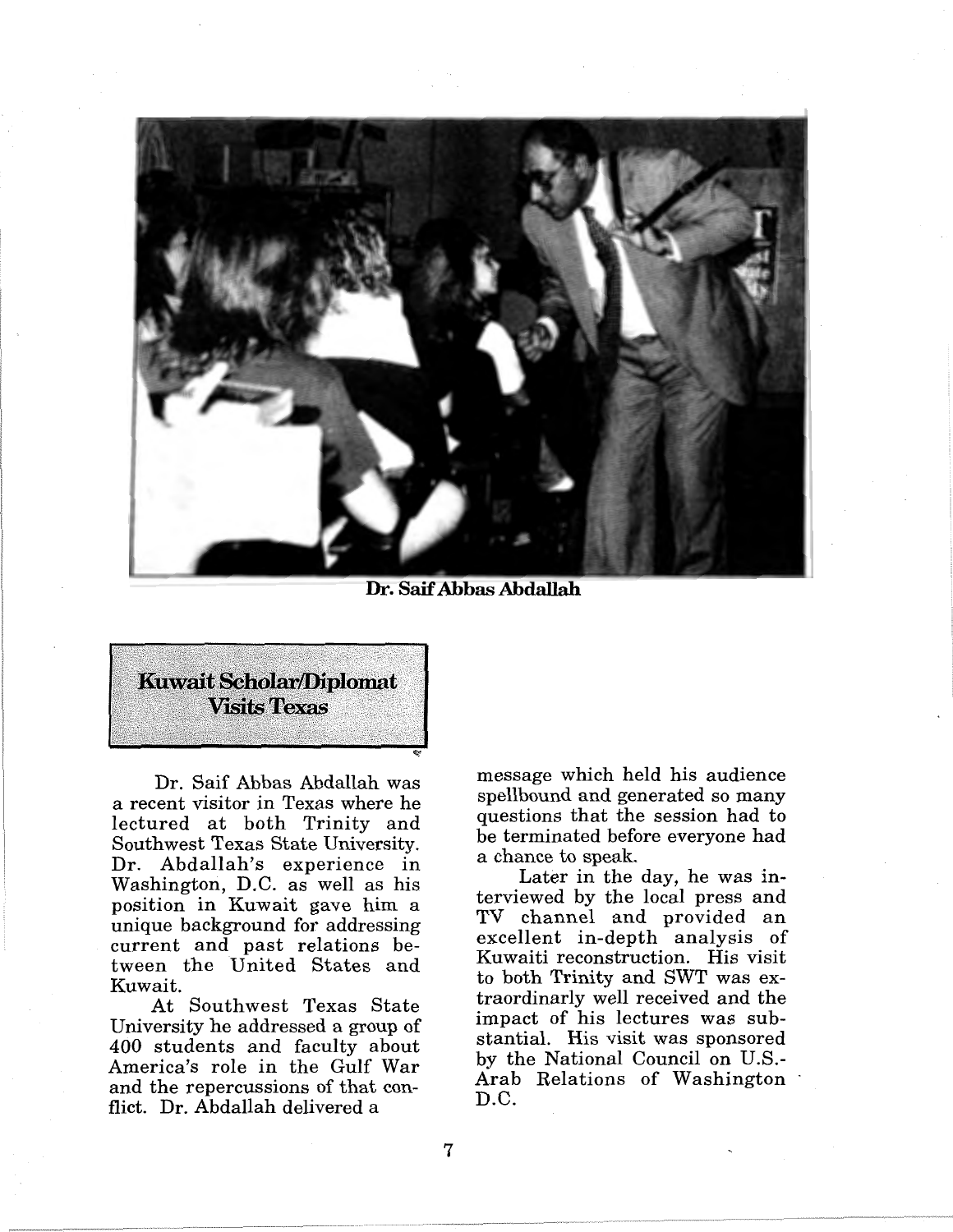

*Brock J. Brown*  Assistant Professor Department of Geography and Planning Southwest Texas State University San Marcos, TX 78666



On a course that took us well south of Iraqi air space, and nearly twenty hours after departing Washington, D.C., there was a sigh of relief as the Kuwait Airlines 747 turned hard left and descended along the Arabian Gulf toward Kuwait City. Although any real sense of time had evaporated during the long hours of travel, it was apparent that it was early evening as the last hint of twilight quickly faded during our final approach into Kuwait International Airport. Out of the vast and totally encompassing darkness that seizes the Bedouin desert at night, the lights of what I know must have been Kuwait City,

reached out like a welcoming beacon. It must be true, I thought to myself, realizing that the nighttime pattern of lights of the city below showed no hint of the virtual destruction that Kuwait City had sustained barely two years earlier during the Iraqi occupation. Although I had heard that the Kuwaitis had rebuilt their capital, the images broadcast by CNN immediately after the liberation lingered in my mind and underscored the magnitude of the project that had so quickly rebuilt the Kuwaiti infrastructure.

Once inside the airport I was further astounded by what I saw, or rather did not see. Before me was a modern international airport filled with busy people. There was no hint of the recent occupation and destruction incurred at the hands of the Iraqi occupation forces. It appeared as if nothing had ever happened to disrupt life in Kuwait.

Although dark, the drive between the air port and the hotel along the well-lighted, six-lane freeway gave no glaring hint of the recent devastation. Magnificent stone and concrete homes, a hallmark of Kuwait City, quietly lined the freeway. Skyscrapers in the distance glimmered as a result of after hours business activity. It appeared to me that Kuwait had been restored and everything was "business as usual." Over the next few days I would learn that this was, in fact, largely the case. Except for the ongoing replacement of vegetation along highways and streets that had died during the occupation because of lack of irrigation, the urban landscape had been repaired and now masked the reality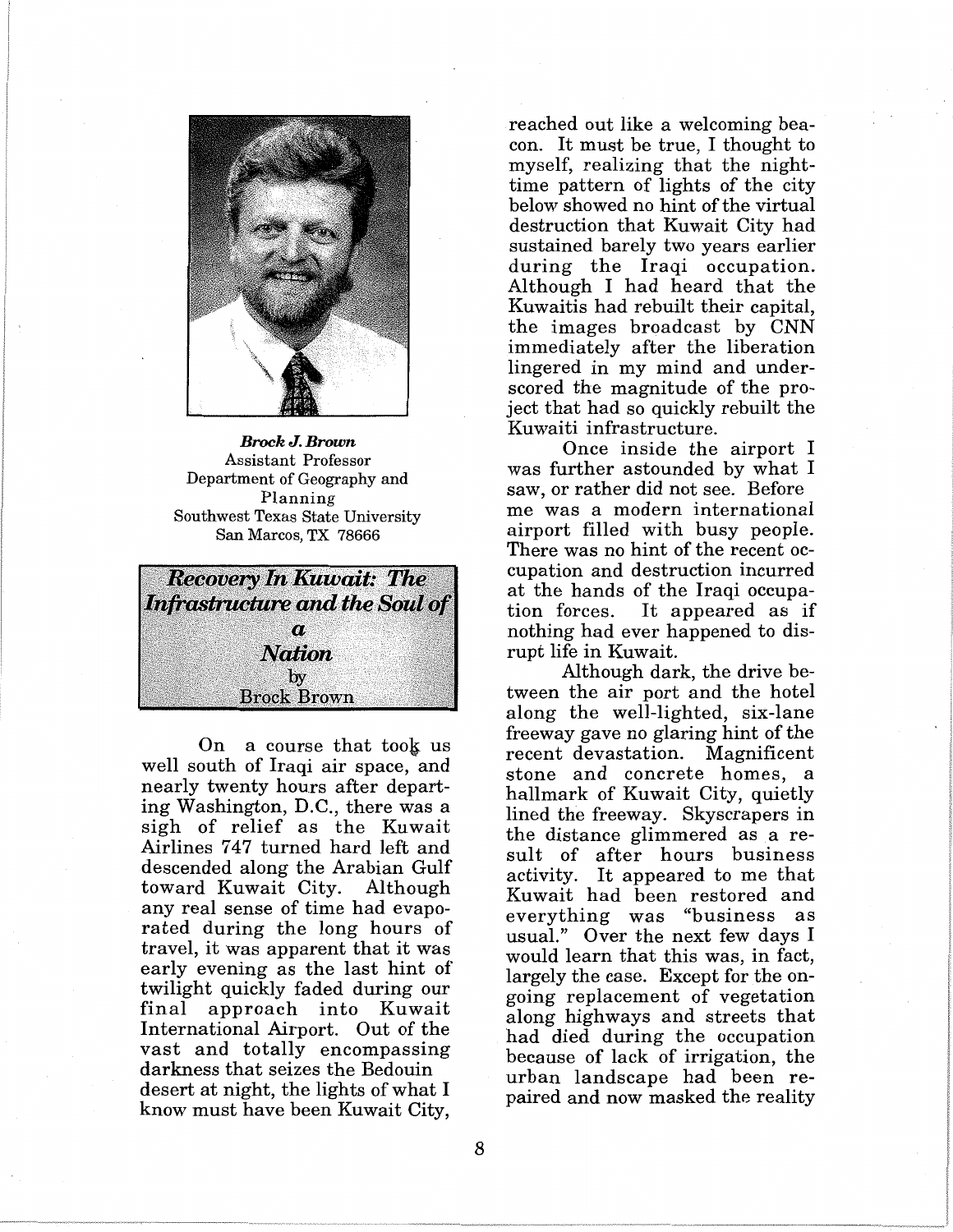of horrors that had unfolded here barely two years earlier.

On the surface, then, the Kuwaitis had pulled off a miracle and the scars from the war on the landscape had been erased. This had been a massive effort because the Iraqis had literally taken everything, including the kitchen sink. Any item that could be removed was taken. wiring and electrical outlet covers were gone. After the city had been stripped of everything of value, much of it was senselessly destroyed. After looking at pictures of the city before the reconstruction, it became apparent that this atrocity had been perpetrated by an angry and irrational enemy.

My Kuwaiti hosts were eager to show off the miracle of their reconstructed city and I must admit it was one of the most impressive things I have ever seen. On the surface they beamed with pride and spoke eagerly of the future, but in their eyes, their voices, and their body language, it was evident that not all of the devastation of the invasion and occupation could be repaired with con $\bullet$ crete and steel. The physical infrastructure of Kuwaiti society had been restored, but the soul of the Kuwaiti nation was still brutally wounded.

Life during the occupation had been like a nightmarish game of roulette. At any time, often at night, the Iraqi forces would rove the city and randomly pick people on the street to detain and frequently torture. Kuwaiti homes were broken into and the residents terrorized and subjected to whatever horrors the intruders might desire. This was particularly difficult for children

who suddenly found themselves prisoners in an unpredictable reality where even the sound of a motor outside the house might bring with it unbelievable fear and pain from which there was no escape. For the Kuwaitis it was a cruel waiting game in which there were no winners. Perhaps worst of all, hundreds of Kuwaitis are still being held by the Iraqis, unaccounted for since being kidnapped during the occupation. I doubt that there is a single family that does not have a member included among the missing.

The invasion and occupation has shaken the very fabric of Kuwaiti life. The lingering agony of the missing Kuwaitis, probably more than any other aspect of the war, is making it impossible to achieve closure, begin the healing process, and move forward to build a new and more secure future. Although the duration of the occupation was met with a courageous Kuwaiti resistance, and the aggressor is gone now, the scars are deep and not yet healed. Kuwait is doing many things to help accelerate the healing process. Special programs, especially for children, are being implemented to help them cope with the atrocities that robbed them of their childhood and family members. A project is underway to scientifically document and legitimize the Kuwaiti claim to sovereignty, political autonomy, and their claim to the state of Kuwait. One of the most pressing, yet frustrating efforts is to obtain the release of the missing, and the prisoners of war.

Upon leaving Kuwait I was treated to a daytime view of the city as the 747 ascended into the cloud-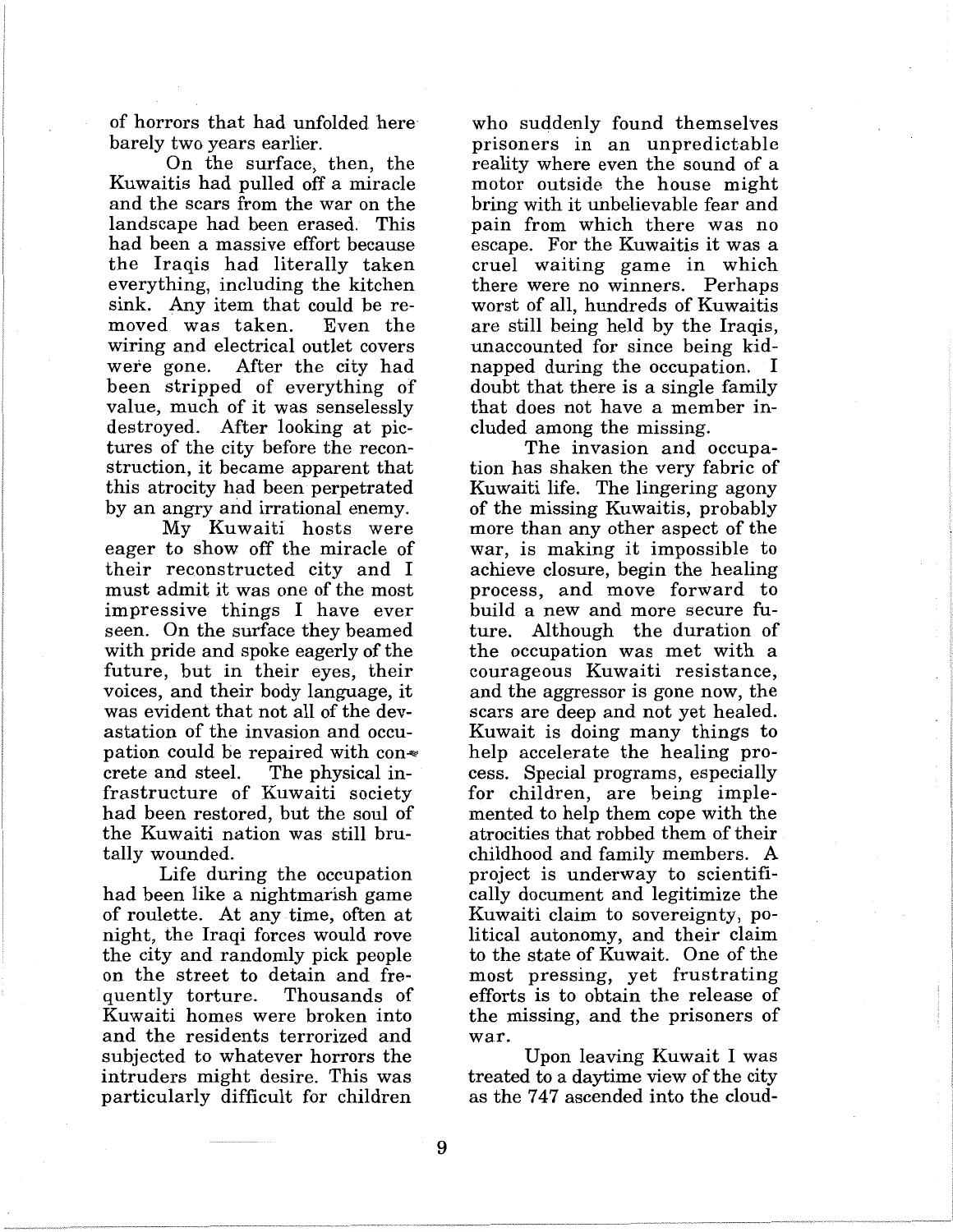less skies over the Arabian desert. Just as when I arrived, I found the nearly total recovery of the physical infrastructure of Kuwait impressive by any standard. The city was functioning normally and the oil fields had returned to preinvasion production levels. I knew from first-hand experience that the Kuwaiti people were making great strides to move forward. Yet, in light of this progress, I was saddened by the things that could not be seen from observing the landscape. I know that the scars of a brutal occupation were lingering heavily in the soul of every Kuwaiti. It had become evident that only time, and resolution of the missing Kuwaitis still being held by Iraq, would permit the people of Kuwait to recover as fully as the landscape of their country.

NEW TEXAS MALONE **FELLOW REBECCA AUGUSTIN** 

Rebecca Augustin received a MS  $(1980)$  in elementary administration and supervision and a BS (1979) in elementary education from Northwest Missouri State University. She has taught in public and private schools and at the university level as well. As a member of the Texas Alliance for Geographic Education, she has served as a teacher consultant and is active in teacher education workshops sponsored by the Texas<br>Committee on U.S.-Arab Committee on Relations. Her focus is on the methods and materials that are shared with the participants.

Rebecca has been developing educational materials that in-

corporate an integrated approach to teaching for several years. Recently, she received national recognition for the development of a unit entitled, "Columbus Crosses the Curriculum." received the National Council for Geographic Education/George F. Cram Scholarship Award in Santo Domingo, Dominican Republic. Currently, her interests have turned to Arabic and Islamic materials and she is preparing to develop new materials on the Arab world for Children's Press of Chicago.

In May, Rebecca was part of a group of eighteen educators who toured Saudi Arabia and Qatar. One of the highlights of the trip was the opportunity to spend time at a private elementary school in Jeddah.



*Rebecca A Augustin*  Seele Elementary School New Braunfels, TX 78130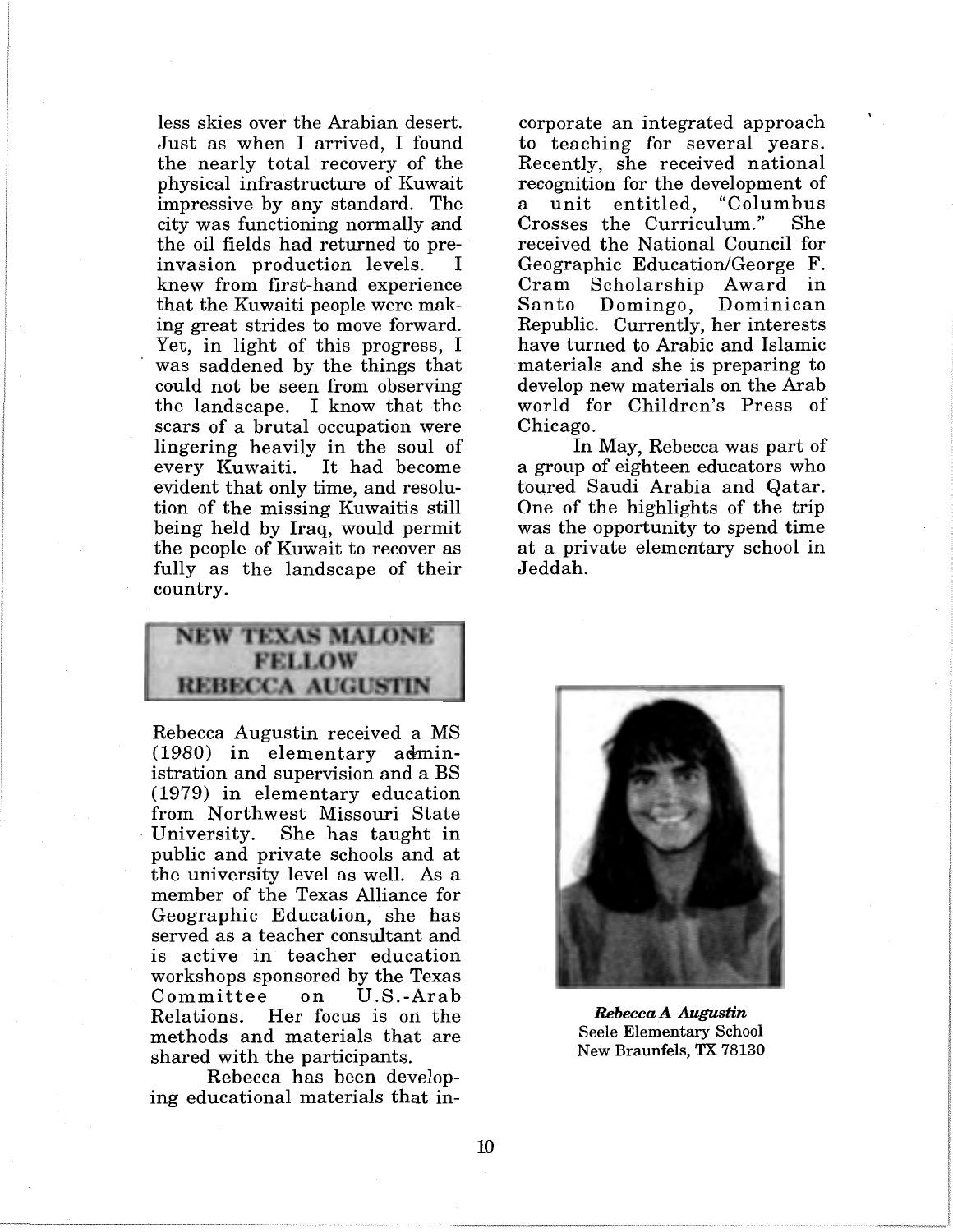# **Conference**

Trinity University, San Antonio February 24-27, 1994 **The United States** in **the Middle East: An Historical Inquiry** 

This upcoming conference will provide a forum for scholarly discussion on the diplomatic, military, economic, and social, role of the United States in the Middle East since the early twentieth century. The intimate involvement of the United States in the recent Persian Gulf war and in the current Arab-Israeli negotiations, as well as the new regional and international balances of power emerging in the aftermath of the Persian Gulf conflict and the dissolution of the Soviet Union, has provided this country with the wherewithal to influence Middle East affairs in a significant fashion. An examination of American relations with the Middle East in historical terms is necessary in order to place contemporary events in historical perspective, thereby offering scholars an opportunity to study the implications of current policies, the extent to which the United States can play a beneficial role, and the consequences of American involvement for the countries, groups, and individuals that comprise the Middle East. The utilization of history based on new research and offering new interpretations will result in a complete and objective analysis of American relations in the Middle<br>East. Topics include the King-Topics include the King-Crane Commission, the Point-Four program, the Iranian/

Jordanian/Syrian/Lebanese crises of the 1950s, the 1967 Arab-Israeli war, the Camp David process, the Persian Gulf war, the U.S. and Islamism, and current Arab-Israeli negotiations.

The perspectives of those in the Middle East toward American involvement in the region as foci of examination have generally been neglected in scholarly work\_s, and have been virtually ignored by the<br>policy-making apparatus in apparatus in Washington. The conference will address this issue by emphasizing equally the perceptions of those in<br>the region itself toward itself Washington and the role the United States has played and can play in the area. Toward this end, a number of conference participants will be drawn from various countries in the Middle East to supply a view from "the other side" on particular episodes of modern Middle East history, juxtaposed with presenters who will expound upon the American role. This will result in a more balanced analysis of the past and a more sober assessment of the present and future.

Speakers at the conference<br>include: William B. Quandt, William B. Quandt, Ambassador Richard Parker, Sadik al-'Azm, Mohamed Sid-Ahmed, Sir Sam Falle,<br>Ambassador Alfred Lerov Ambassador Atherton, Jr., Georgiy Mirsky, Yvonne Haddad, Bernard Reich, John Duke Anthony, David W. Lesch, Shafeeq Ghabra, Augustus Richard Norton, Robert 0. Freedman, Kenneth Stein, Emile Sahliyeh, F. Gregory Gause, Robert Staloff, James Gelvin, Fawaz Gerges, Yair Evron, Judith Kipper, and Mark Gasiorowski.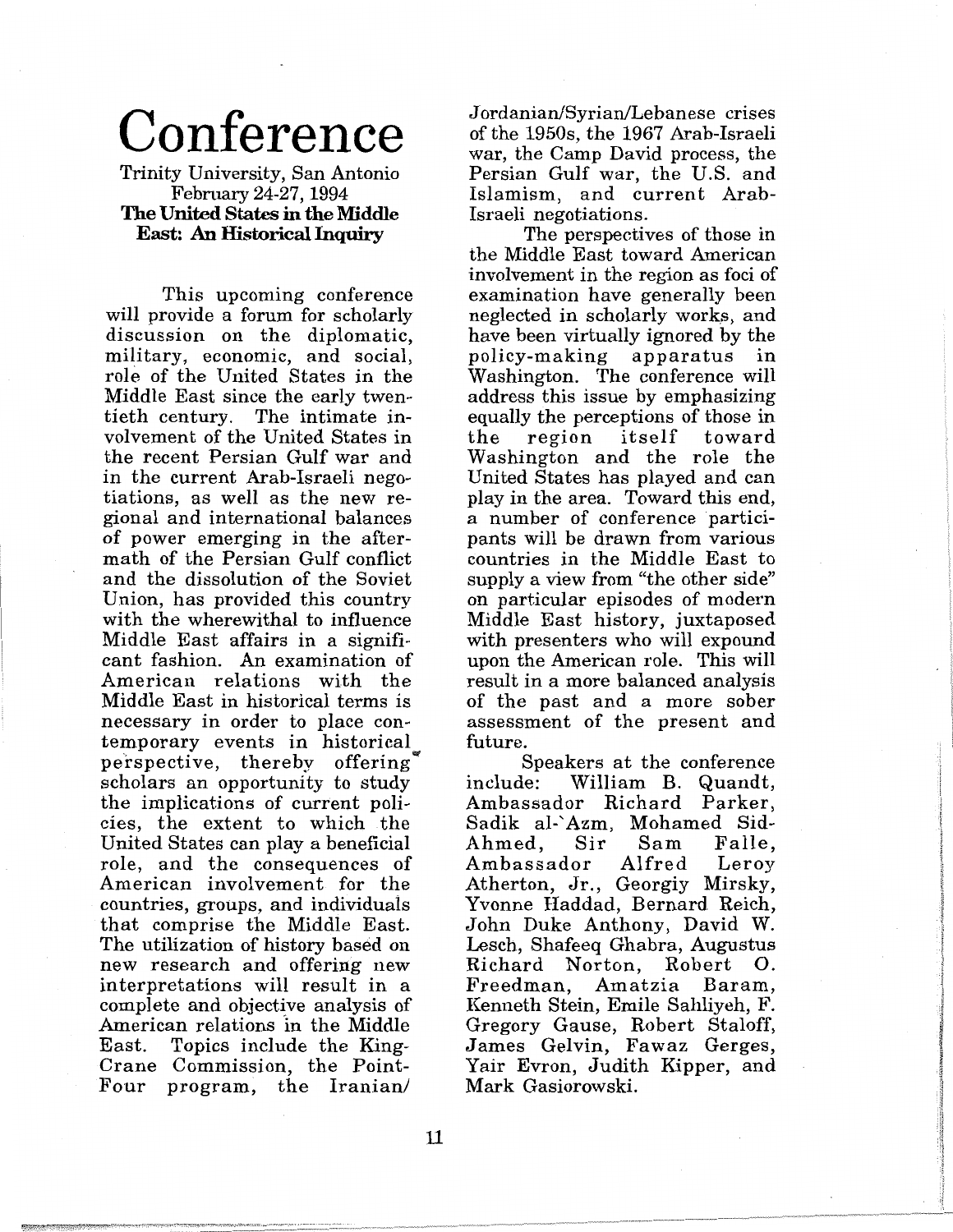For more information, contact the conference host and organizer, Dr. David W. Lesch, Professor of Middle East History at Trinity University, at 210-736-7631 (FAX 210-736-7305).



The Center for Middle Eastern and North African Studies at the University of Michigan has recently released an excellent set of teaching materials for educators interested in this vital area of the world. The series is titled, *Roots of Violence in the Middle East,* and includes six separate units which can be utilized in a wide range of Social Studies programs. The units are primarily designed for high school students, but would also provide<br>superb information for junior superb information for high school teachers. The separate unit titles are: The Israeli-Palestinian Conflict, Religious Tensions, Economic Inequality and Political Violence, Human Rights and Democratization, and Armed Rivalry.

While all of the units are excellent, this review will focus on The Israeli-Palestinian Conflict materials. This unit is authored by Dr. Ronald Stockton, a Professor of Political Science at the<br>University of Michigan - $University$ Dearborn. He is the President of the Michigan Conference of Political Scientists and has led study groups to the Middle East.

The strength of his unit lies in the fact that as an organizer and lecturer of teacher education workshops he truly understands what type of material teachers are looking for. The unit includes some good maps which can be duplicated for student exercises, and some interesting tables to interpret.

There are five separate lessons, each designed as a twoday exercise. Objectives, teaching strategies, and outcomes are identified. If you have languished as a teacher over presenting this critical conflict to your students, this material is a god-send for you.<br>The unit sells for \$8.00 sells for individually, orders of 10-50 units sell for \$6.00 each, and more than 50 are available for \$5.00 each. If you are interested in all six units described at the beginning of this review, they are available for \$30.00. To order, write:

> Elizabeth Barlow Outreach Coordinator Center for Middle Eastern and North African Studies 144 Lane Hall University of Michigan Ann Arbor, MI 48109-1290



*Atlas of the Middle East,* Central Intelligence Agency, January, 1993, may be purchased from: Document Expediting Project, Exchange and Gift Division, Library of Congress, Washington, D.C. 20540-4200, \$25.00.

If you have even a passing interest in the region known as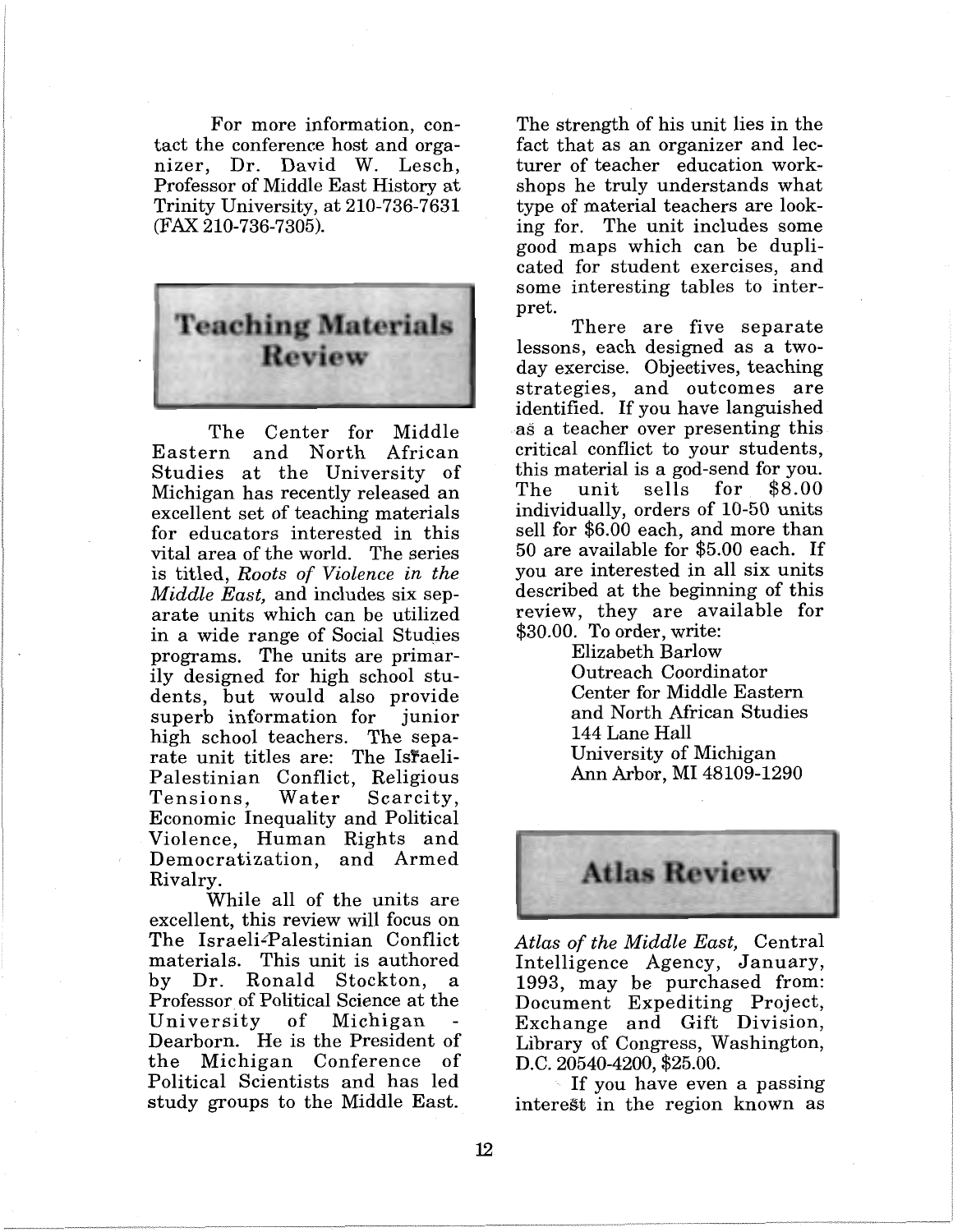the Middle East, this atlas is a must for your school or personal library. The Central Intelligence Agency has long been overlooked as a premier source of atlases and maps by educators. However, this agency has access to excellent data and its cartographers are some of the very best in the business. Using the latest in com-Using the latest in computer technology and cartographic design, the agency has produced a first-class atlas at a very reasonable price.

The atlas is divided into two parts. Part One looks at the region as a whole, focusing on geography, temperature, water, historical eras, boundary issues, strategic passages, oil and gas, economy, expatriate labor, ethnicity, religion and demography.

Part Two provides an individual assessment of each of the nations of the Middle East. Each nation is given two pages of map space. Along with the traditional physical map of each nation, there are three separate supplementary maps depicting population density, economic activity, and land use. Administrative divisions df each nation are illustrated and a bounty of additional information is included.

Perhaps of equal importance is the provision of maps and data for the Occupied Territories. At the end of the map section is a very useful segment with national facts for all of the countries.

The true prize in this publication are two superb maps that come as attachments to the atlas. One is a Middle East Reference Map and the other is a stunning depiction of Middle East Oil and Gas deposits. These maps alone are worth the purchase price.



*A Taste of Palestine,* by Aziz Shihab, published by Corona Publishing Company, 1037 South Alamo, San Antonio, Texas 78210, \$10.95.

A childhood in Palestine is the background of an unusual cookbook by Dallas journalist and businessman, Aziz Shihab. book is presented in an unusual and charming style. Instead of proceeding, like most cookbooks, according to the types of dishes, A *Taste of Palestine,* proceeds by storytelling. Each group of recipes is preceded by a story of Palestinian life. Woven throughout the text is the underlying question of why Muslims, Christians and Jews cannot live together in peace as they once did. There was a time when they were neighbors and friends and the land was at The author urges the reader to focus on the good will of the past to encourage a better tomorrow.

Along with a good dose of historical and political philosophy, the reader is treated to some won-<br>derful recipes. There are more There are more than fifty traditional recipes which emphasizes whole grains, legumes, olive oil and herbs. Most of the recipes are from the author's mother, now 104 years old and still living in her native town on the west bank. For those readers who have traveled in the Middle East, reading the recipes will begin to stimulate the sense of taste and the aroma so special to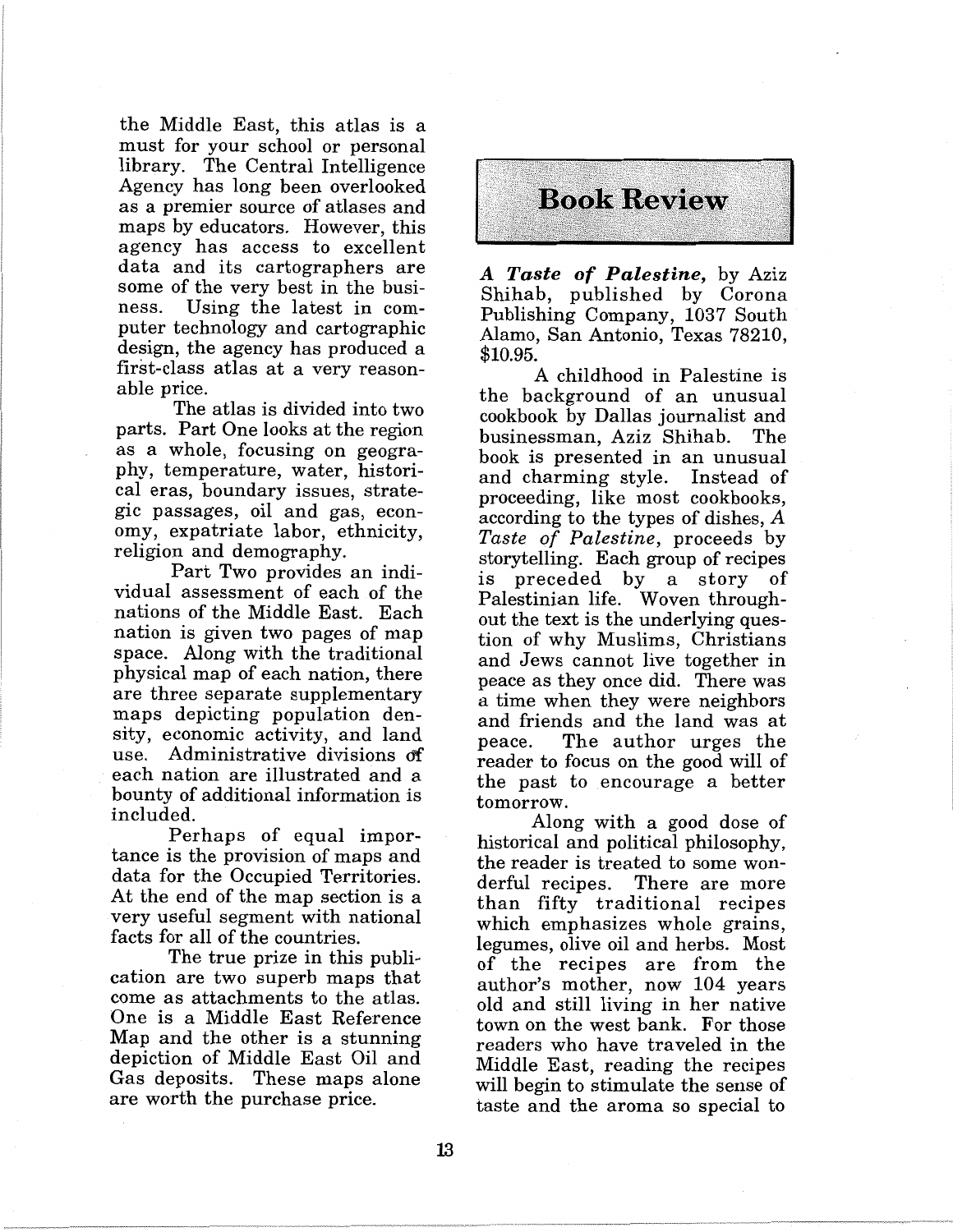this part of the world. Any teacher doing a unit on the Middle East would find this book a great asset in preparing some traditional foods to share with students. This is a unique little book well worth the modest cost of<br>purchase. We recommend it We recommend it highly.



In June of 1993, Dr. Michael Preda, Chairman of the Political Science Department of Midwestern State University conducted a teacher education workshop in New Mexico. One segment of the workshop was devoted to Arabic and Islamic culture where Dr. Preda was able to share his recent experience in Saudi Arabia and Qatar. Dr. Preda participated in his second Malone experience in May. Previously, he had been a Malone Fellow to Egypt and Iraq. The teachers in the workshop were given subscriptions to *Aramco* World as well as two publications from Saudi Arabia. Each teacher will also receive a subscription to the Texas  $\mathtt{Committee}$ Relation's Newsletter.

### **Midland, Texas Meets the Arab World**

On Saturday, October 2, 1993, fifty-five of the finest teachers in the Midland-Odessa area took part in an exhilerating full day workshop with Audrey Shabbas of Local arrangements were the responsibility of Patty Smith of the Midland Independent School District. The program, "Teaching About the Arab World and Islam," was a fast paced and exciting educational tour through one of the most strategic regions of<br>the world. All participants re-All participants returned to their schools with a copy of the Arab World Notebook, as well as copious materials from the Royal Embassy of Saudi Arabia, Saudi Aramco, the League of Arab States, and the International Institute of Islamic Thought. The teachers will also be added to the mailing list of the Texas Committee on U.S.-Arab Relations, which helped supply materials for the workshop.

# Metroplex<br>Conference

One June 21-23, 1993, Byron and Rebecca Augustin worked with a group of teachers and social studies supervisors in the Dallas-Ft Worth area. The conference was sponsored by the Texas Alliance for Geographic Education with grant assistance<br>from the Communities from the Communities Foundation of Texas. One session was dedicated to Arabic and Islamic culture and teachers were provided with some teaching materials. Response to and interest in the Arab World was significant.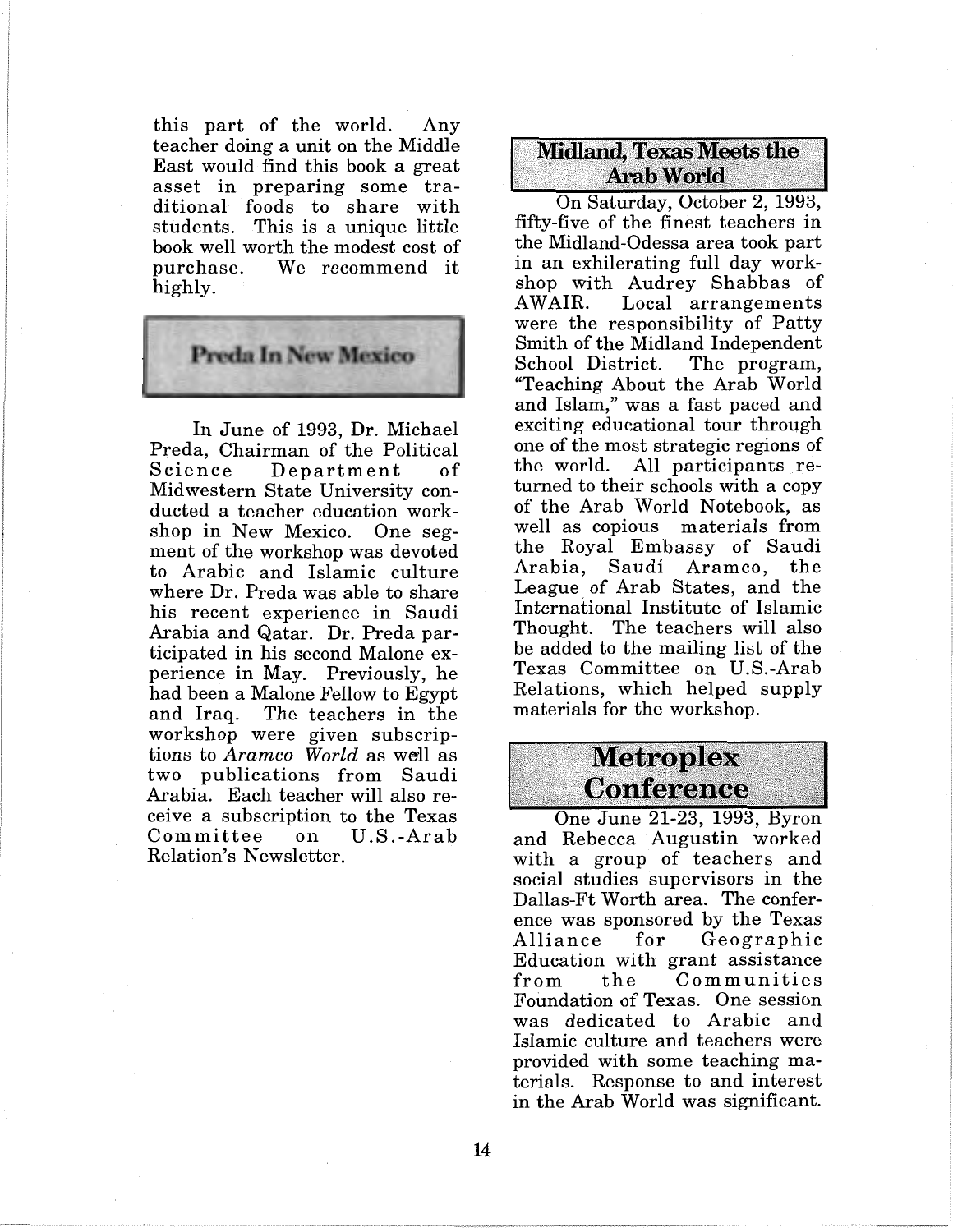

**Metroplex Conference** 



Byron and Rebecca Augustin, who recently returned from Saudi Arabia and Qatar as Malone Fellows, travelled to Houston, Texas, on September 24, 1993 to conduct a workshop for the Aldine Independent School District. The focus of the workshop was on the cultural and physical diversity of the Arab World. A large assortment of artifacts and materials were displayed at the workshop to accompany a 35mm slide presentation and lecture/discussion. Eight individual schools in the Aldine District were represented by fifteen teachers and both the teachers and schools received a large supply of maps, books, atlases and other materials for teaching about Arab and Islamic Some materials were purchased with a grant from the National Council on U.S.-Arab-Relations in Washington, D.C.

### TIBACHERS-TIBACHBRS-TBACHBRS

The 1994 spring issue of the Texas Committee on U.S. Arab Relations will be loaded with materials and ideas for teaching about the Arab \Vorld. If you know any teachers or friends who would like to be placed on our mailing list, please send their name and address to:

> Byron Augustin Department of Geography and Planning 139ELA-SWT San Marcos, TX 78666

We will immediately place them on our mailing list for future newsletters.